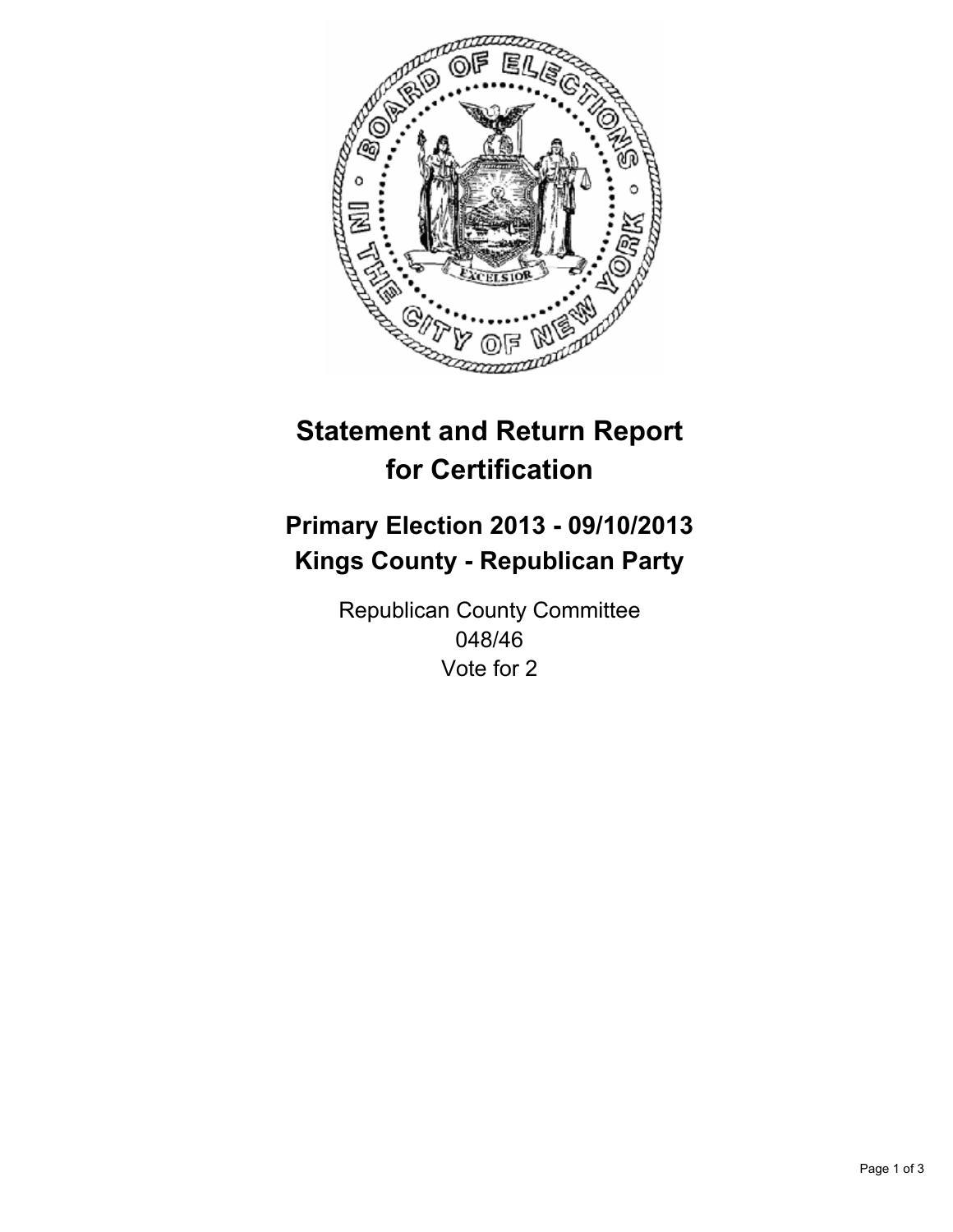

## **Assembly District 46**

| ABSENTEE/MILITARY<br><b>FEDERAL</b><br>SPECIAL PRESIDENTIAL<br><b>AFFIDAVIT</b><br>DAVID J. BOBENCHIK | 3<br>0<br>0 |
|-------------------------------------------------------------------------------------------------------|-------------|
|                                                                                                       |             |
|                                                                                                       |             |
|                                                                                                       |             |
|                                                                                                       | $\Omega$    |
|                                                                                                       | 8           |
| ROSLYN M. BOBENCHIK                                                                                   | 3           |
| <b>JOAN KNEIDER</b>                                                                                   | 11          |
| ANNA TESORIERO                                                                                        | 9           |
| <b>Total Votes</b>                                                                                    | 31          |